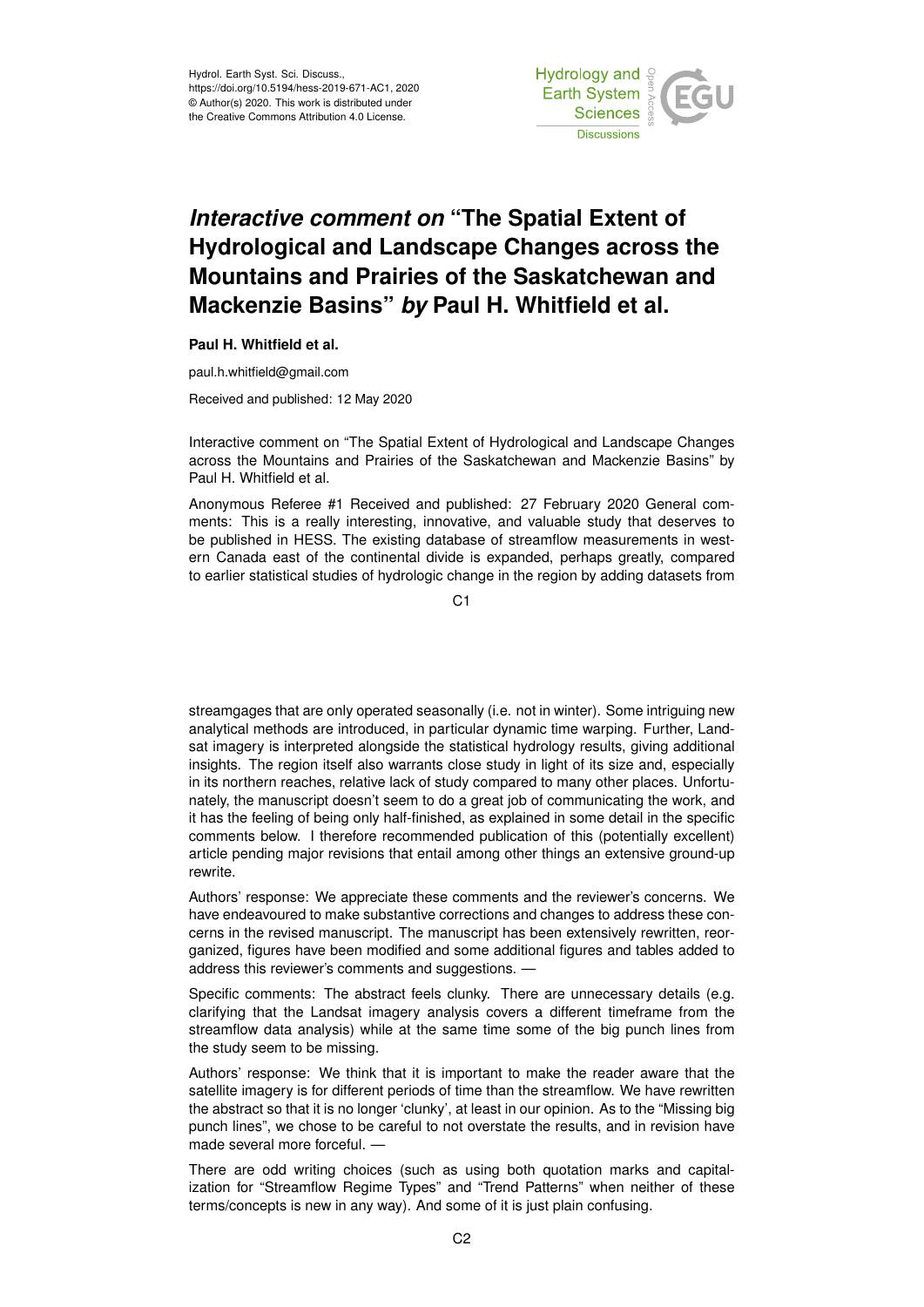Authors' response: We disagree with this comment. It is important that the reader understand when we are referring to members or either one of these two lists. In the revised abstract we have removed the quotation marks and capitalization but in the balance of the paper we use these to specifically refer to cluster/group membership. When the terms are introduced, quotes and capitals to highlight that we are using these terms in a very specific manner that is different from common practice. When used un-capitalized they are used with their common meaning. —

The use of data from rivers that are intermittent or ephemeral, because for example they're frozen completely or unmonitored in winter, is one of the more interesting and new aspects of this study. However, this dimension of the paper also feels like it hasn't been explored as much as it could and maybe should have. On the one hand, there may be a bit of missed opportunity here. The study doesn't seem to give much information on the main advantage of this approach, specifically, that it could hugely increase the sample size by pooling results across both perennial and intermittent/seasonal rivers; I don't see any numbers in the article about how much the available dataset is expanded by using this philosophy?

Authors' response: We agree that this is a key aspect of the paper since most studies only use stations with perennial flow and hence temporary streams are often overlooked. A classic trend study would have a few stations with perennial flow, and a common time window. The present study uses data from a large number of stations and includes both perennial and temporary streams, and does not use a common period of years. The revised manuscript provide details that address these points. Additional plots were added to the supplementary material to demonstrate missingness and dataset size for both continuous and seasonal stations. Text has been added to provide both more detail and more emphasis on the importance of this. —

And one of the most interesting questions that could be addressed in a study applying statistical change analysis to streamflow data from seasonal cold-regions rivers would be whether there have been changes in the annual no-flow duration and/or its dates of

 $C3$ 

onset, etc; that hasn't been tackled here at all as far as I can see.

Authors' response: While we agree that this would be interesting, investigating no flow duration and its onset is far more complicated than the reviewer may expect. Data suitable for a no flow duration associated with winter is rare as most seasonal stations cease operation at the end of October and do not start until the following April. No flow also occurs in the both the cold and warm season in many of the seasonal stations, but addressing it is beyond the scope of the present paper. —

At the same time, the approach used (if I understand it correctly) has the disadvantage of looking only at the common seasonal period between each streamgage time series, which means that wintertime flow measurements are not considered; that's the tradeoff.

Authors' response: This is the case. The common element used to compare data from these stations is a seasonal time window that is common to all stations, the "annual common time window". Where data exists outside the window as at some stations, analysis is reported at the station level but all comparisons use the same seasonal window. In several places we comment that members of a Trend Pattern with continuous data share the same trend pattern outside the common window. The use of a common seasonal time window not a disadvantage as it provide the opportunity to compare data from a much large number of locations. —

While some of the rivers in the study don't flow in winter, many do. Given that some of the stronger changes in climate and hydrology at high latitudes and cold regions generally are being experienced in winter, certain important phenomena could be missed using this approach. That fact doesn't necessarily reduce the "publishability" of the paper, but it does imply that a clearer statement of scope and purpose ought to be made. Maybe I've just missed it (a real possibility given the clunky writing and organization of the paper) but I don't see anywhere in the title or abstract that the study is limited to the warm season and it doesn't look like there's much discussion in the paper as a whole of what this limitation means.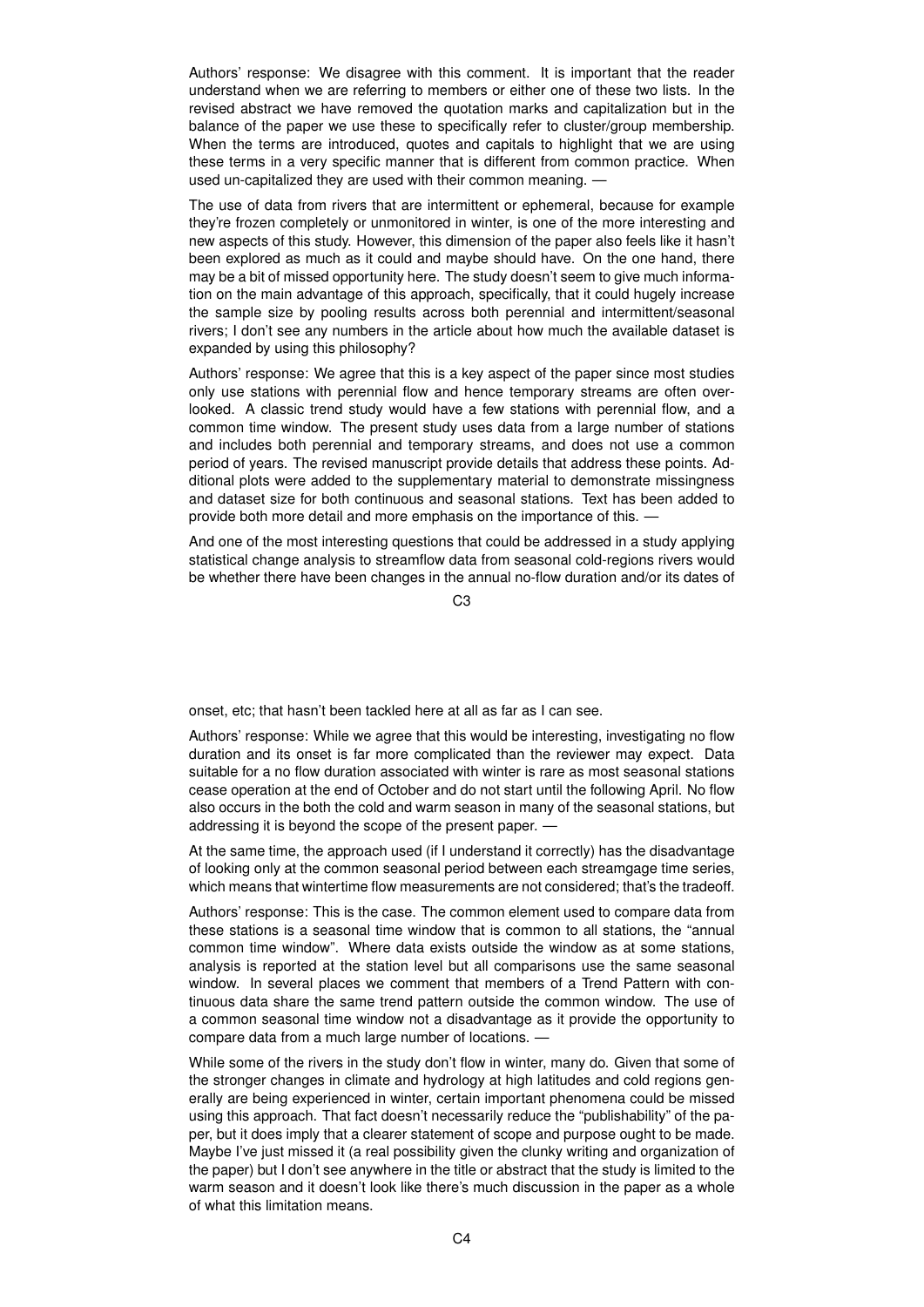Authors' response: In the revision we highlight the numbers of station and years included in this approach vs a common time period. We make the point in the abstract that the seasonal data is collected in the warm season. Could important phenomena be missed using this approach? This is probably the case for every trend study, but we clearly explain and limit what we are examining and how and others may wish to hypothesize further and conduct additional analysis. The increase in winter streamflow in the north is noted in the paper, and the fact that detecting trends in only the warm season created clusters where the winter streamflow was also increasing. Some text has been added to emphasize this point. —

Lines 100-103, phrases like "by integrating different forms of data, which previously had only been treated separately and individually" and "By linking continuous and partial year data from a large number of hydrometric stations using only warm season data three important questions are addressed. . ." I worry that many readers might feel that simply using data from summer, or looking at Landsat data alongside the streamflow data analysis, doesn't really count as "data integration," which might be taken to mean something more ambitious than what was done here. It might be safer to simply say that an unusually large and diverse dataset was considered.

Authors' response: We have made wording changes, where appropriate, to make the data availability clear. We more carefully describe the nature of the 'integration' that is achieved. We added a figure to the main text identifying the large basins and the names of important rivers and the locations of continuous and seasonally operated stations. Figures showing missingness and data availability, for continuous and seasonally operated stations were to the supplementary material so that the reader will be able to see the complete data picture; basically a common time window approach would be limited to a ∼25 year period for only ∼130 sites. —

Not clear what lines 134-135 are intended to mean; typographical error?

Authors' response: Indeed a typo. Should read: A threshold of p<0.05 is used in tests

C5

of significance, and 5% is used as an indicator that the number of trends exceeds the number that would be expected by chance alone. -

The idea of not using a common period of record across all the streamgages runs contrary to almost all work in this field. That doesn't necessarily mean it's wrong, but it does seems likely to be viewed as a problem by some readers, and the subject probably requires more attention than it's been given in the article. For example, the authors write on lines 138-144 that "Because the periods of record, rather than a common period, are used it is not possible to compare the magnitudes of trends among the stations. Instead, the analyses are restricted to determining the existence of significant trends in individual five-day periods in (five-day) periods 23 to 61 (of 73), as shown in Figure 1 and 2." In addition to being a clunky and hard-to-read sentence, its logic seems doubtful. If the magnitudes of trends are not comparable between stations, why would the existences of trends be? One problem is statistical. Determining the existence of trend using a statistical significance test (as done here) simply amounts to a measure of the magnitude of the observed trend relative to what you'd expect to see purely by chance; the concepts of magnitude and existence can't be completely separated as the manuscript seems to suggest they can. Another problem is physical. There's a reason why statistical hydrology and climate studies of this sort normally focus on a common period of record, to ensure apples-to-apples comparisons. Especially in light of the fact that the minimum period of record seems to be a reasonable but not great 30 years, the observed trends could simply represent decadal (e.g. PDO) climate regime shifts, and because there's (apparently) different 30-year periods between the records, figuring out what these different trends at different stations actually means seems messy. There have been some studies that have gotten away with using (slightly) mixed periods of records, but these have been very geographically tightly focused studies of a dozen streamgages or less and evaluated those data in depth for very particular phenomena of interest. In such a large-scale pattern-recognition study as that presented here, though, it's not clear this works. A stronger case should be made for it, or at least a discussion giving better clarity on the pros and cons.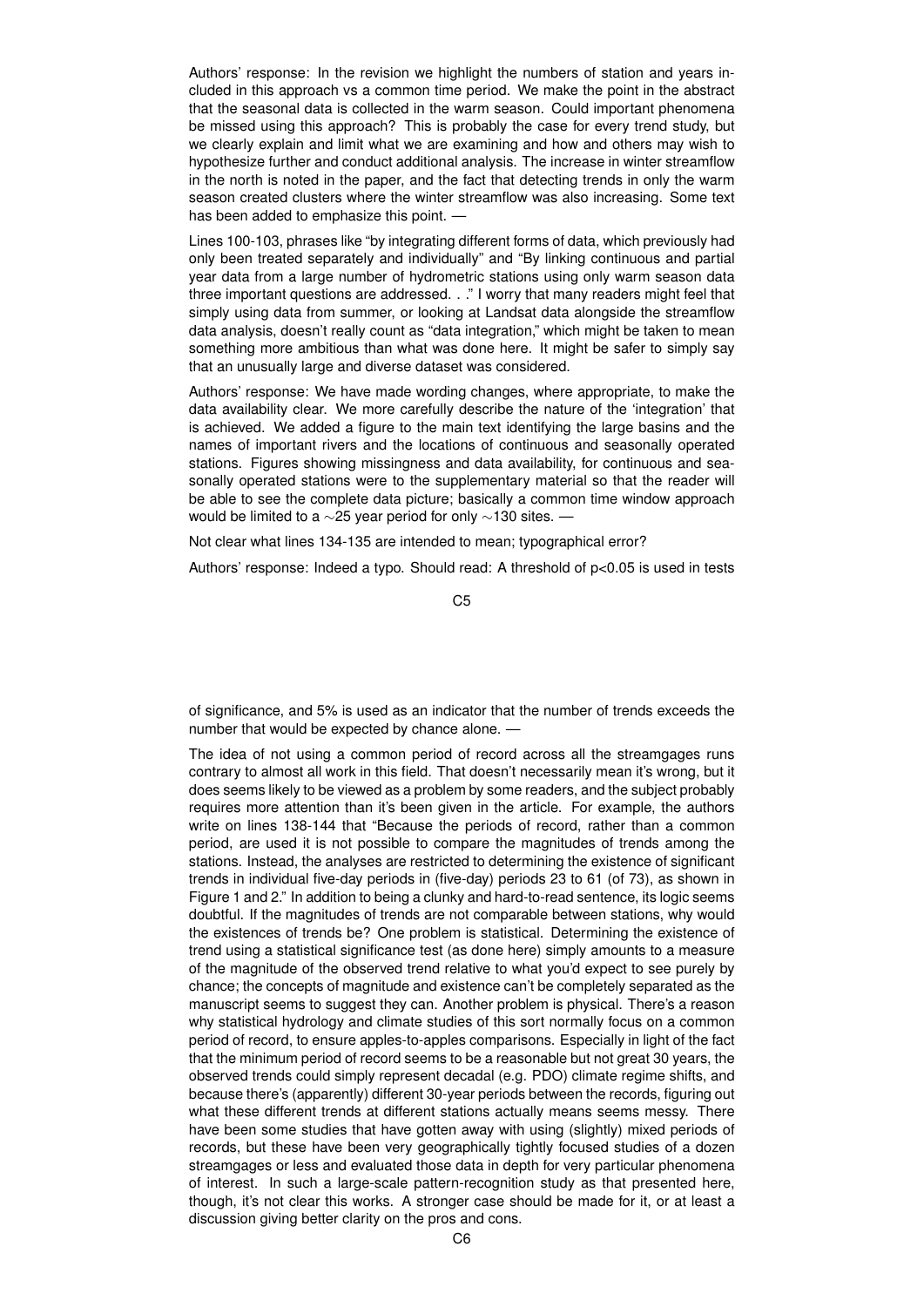Authors' response: The main response to this comment is that this is indeed the novelty of this manuscript. We totally agree that if the interest was in determining trend magnitudes that a common time window and complete annual records would be used. Even if this is the case, however, the trends that are detected may be inappropriately interpreted as trends over time result from complicated changes within the climate system and include shifts in climate indices [AMO, NAO, PDO, and ENSO] that confound attribution. In the present study we simply focus on whether or not the five day periods on the common time window demonstrate a coherent trend pattern. Stations may not show a pattern for many reasons, the available record may be too short in some cases, but the trends reported are those present in each dataset. The reviewer should understand that this approach is also an apples to apples comparison just different to how many studies are done. We accept that our approach may be perceived as contrary to much of the work in the past. While we agree that it would be nice to have the most common apples to apples comparison even a common time window does no guarantee that that is achieved. Selecting a particular block of years does not guarantee that any trends that are detected are attributable to warming climate since the climate system is complex and variable. In our approach we focus on changes in the seasonal pattern of streamflow and whether those patterns have a spatial pattern. We disagree with the reviewer with respect to their point on separating trend magnitude and direction. These are not completely coupled. It is reasonable to separate direction from magnitude; in fact asking the question "Is there a trend?" does not imply a need to know how large. The nonparametric Mann-Kendall is used to analyze whether a series is consistently [monotonically] increasing or decreasing but itself does not resolve magnitude. To be able to compare magnitudes it would indeed need to have a different apples to apples basis. This has been noted in the text. —

Lines 184-187, motivating the use of dynamic time warping: "The timing of inflections does not affect the clustering, hence the effects of latitude and elevation that often result in misclassification of hydrographs because of timing differences are avoided, which is important in a spatial domain of the size being considered here." That's fine

 $C.7$ 

as far as it goes, but the apparent down sides of such an approach should also be clarified for readers. Differences in timing and magnitude are basic identifying characteristics of a watershed's hydrologic regime and represent real differences in climate and watershed hydrology.

Authors' response: The text has been expanded to and clarified. The point is that a common process, for example snowmelt, has different timing with latitude and elevation, and therefore classifications need to not confuse generating processes because of timing differences. —

Lines 195-197, speaking of statistical trend analysis: "Since these were comparing periods separated by 360 days, autocorrelation was not expected and therefore prewhitening was not applied." Careful here – there's a significant body of literature on the question of whether pre-whitening is or isn't needed in statistical analysis of streamflow for climate trends. It seems like the verdict is still out, but some would view the

Authors' assertion are being a basic technical error, at least without further analysis to quantify autocorrelation across years. Again, it looks like some more detailed analysis and more careful wordsmithing are needed.

Authors' response: There is indeed a large body of literature on prewhitening. It is very clear that when data are closely spaced in time such as daily and hourly observations, or when the time series is assembled from large numbers of samples [annual mean streamflow] the data may be expected to be autocorrelated. It is much less clear of how to apply it in datasets where autocorrelation is low and many cases not significant. We have examined this for many cases over the past decades; in most rivers only about 15% of the cases show autocorrelation when more than 100 years of data are available. With 60 years of data less than 10% of the cases have significant autocorrelation. Just for clarity, we took rivers with long records and sampled them every five days and calculated the autocorrelation for each of the 73 'slices' and compared those to the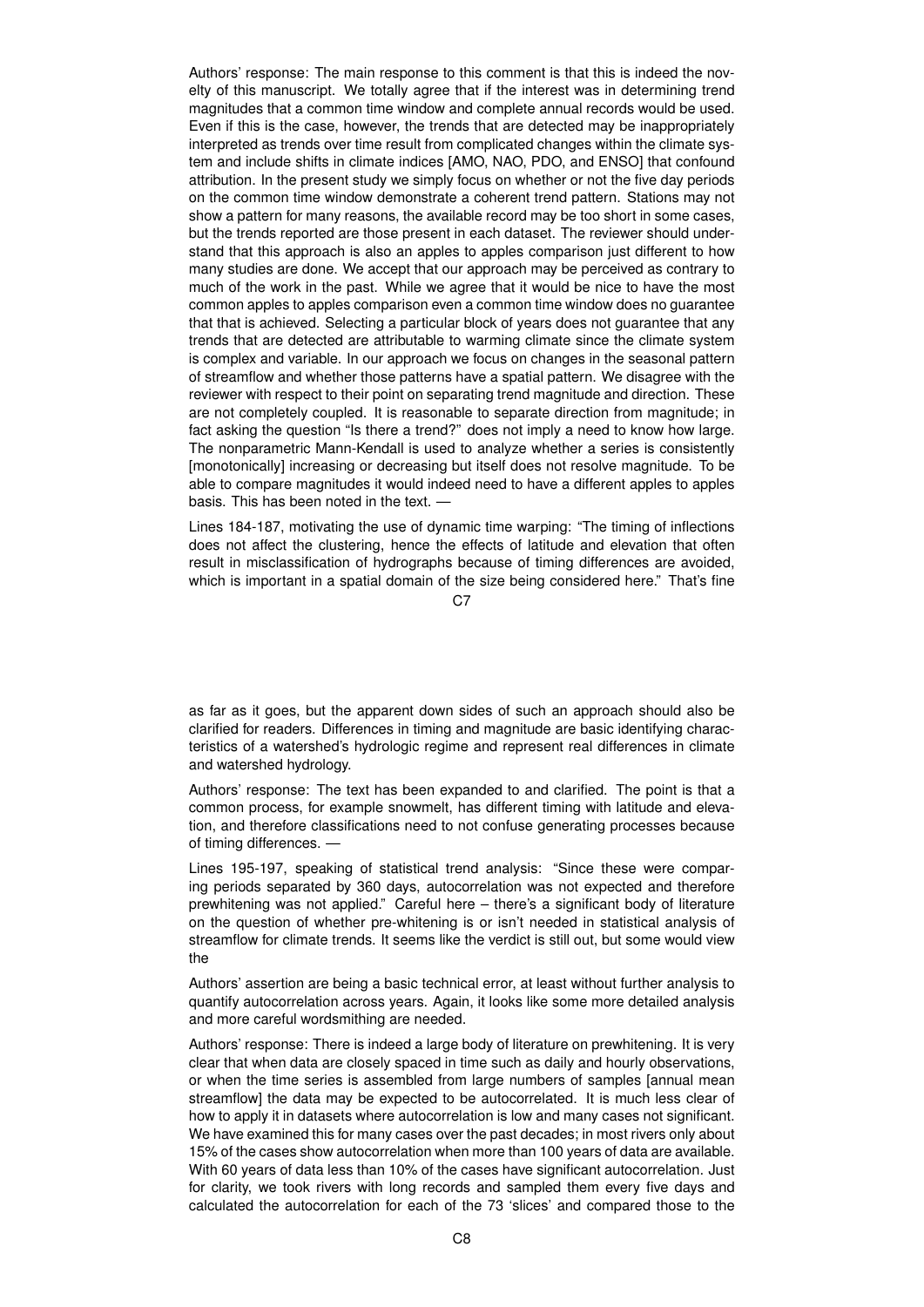level of significance determining the proportion that exceed the significance threshold (∼0.19). The autocorrelations that do exceed the thresholds are small (∼0.2 to 0.25). So, in our opinion it is better to treat all the datasets in the same fashion and not introduce additional complications either by prewhitening all the cases because a few cases have signification autocorrelation or prewhitening some and not the majority. A few lines have been added to the manuscript to reflect this. —

The explanation of dynamic time warping is inadequate (lines 122-133). This is a really interesting idea that has not seen much if any application in hydrology and is presented in the paper as one of its main elements. Much more detailed description of it would be useful for readers. Right now, there's just one sentence of explanation and a reference to the R package used to run it. It's also not clear how the cluster analysis the authors perform using dynamic time warping relates to the cluster analysis they perform using conventional k-means analysis. Are both used in the same way, as checks on each other? Or for slightly different purposes?

Authors' response: We have added some additional text and an additional component to the Figure to better explain the method. —

More broadly, the overall descriptions of the methods and their rationales feel a little murky, meandering, and internally inconsistent. The numerous typographical mistakes, grammatical errors, and poorly written sentences don't help, making the manuscript unnecessarily difficult to read and understand at points. It also feels like the paper is longer than it needs to be for its content, or maybe it is merely a matter of organization. Reorganizing the material more clearly into finer subsections with clearly worded and specific headings might help. The starting point would be to have separate "data" and "methods" sections. I suggest the authors rewrite the methodological explanation and justification from scratch and maybe consider a ground-up rewrite of the entire article focusing on making a clear case for the chief outcomes they want to communicate.

Authors' response: We revised the methods to provide the reader with more information

C9

about the data and analysis. —

Lines 578-581, "Many studies that seek to explore change perform many analyses simply to see what falls out. The approach used here is targeted to assess which aspects are changing and why, the basic element being the hydrological response that depends upon the key streamflow-generating processes in each basin." Perhaps it was not the Authors' intention, but this passage seems to come across like a somewhat ungracious and perhaps inaccurate description of earlier work in the hydrology and climate communities. There are many change studies that have performed extremely well-designed and very tightly focused analyses. The authors could also be setting the bar rather high for themselves by framing their study relative to previous work in such elevated terms; it may be in their own best interest to reconsider that choice.

Authors' response: While it might be ungracious, this is a classic problem in the literature despite there being many well designed studies. We have rewritten the text to make the point in a more gracious manner. —

There are a couple of assertions in the paper, about a claimed resilience of mountain rivers to climate change, that seem likely to be controversial and may undermine its credibility as a whole with readers. Lines 812-817 say, "Using a modelling approach, (Bennett et al 2012; Schnorbus et al 2014) demonstrated that detecting climate driven changes in basins in the British Columbia Rocky Mountains were difficult because of interannual variability. Despite the ongoing deglaciation in the mountains of the west (Clarke et al 2015) basins in the Canadian Rockies can be resilient to change (Harder et al 2015, Whitfield and Pomeroy 2016)." Then again around line 923 or so we have, "Mountain basins appear to be resilient to change." These statements seem inconsistent with a lot of work in the region. A few examples are Jost et al, HESS, 2012; St. Jacques et al, Canadian Water Resour. J., 2014; St. Jacques et al, Geophys. Res. Letters, 2010; Fleming and Weber, J. Hydrol., 2013; Fleming and Dahlke, Canadian Water Resour. J., 2014; Najafi et al, Geophys. Res. Letters, 2017; and Clarke et al, Nature Geoscience, 2015. Additionally, I don't think Bennett et al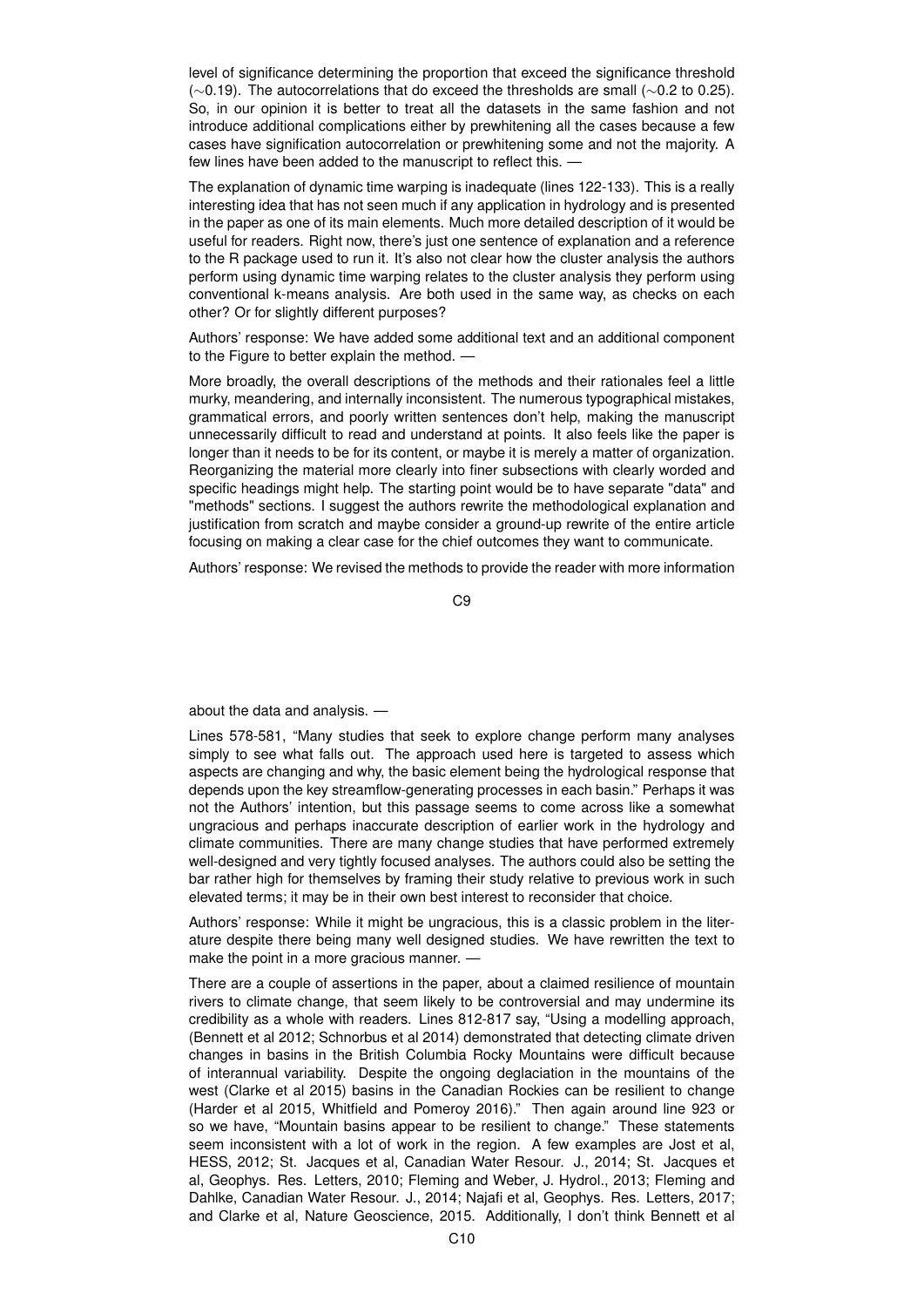2012 and Schnorbus et al 2014 said quite what the authors of this submission seem to be ascribing to them, because both those papers clearly identified expected changes in hydrology from climate change.

Authors' response: We modified wordings to specifically relate this to our results. While we disagree with the reviewer's comment about our interpretation of the papers by Bennett et al and Schnorbus et al. we did change 'interannual variability' to "uncertainty". Bennett et al (2012) state that based on their model projections "For the 2050s time period, runoff anomalies examined for winter had the largest range in GCMs over other seasons, emissions scenarios, and the hydrologic parameterizations, in that order, with an average range for all basins of 84%, 58%, and 31%, respectively." Schnorbus et al 2014 state in their conclusions that "There is a high degree of consensus for a decrease in summer precipitation in southern BC (CR and UCR). Summer precipitation results for north-eastern BC (the PR) are more ambiguous." Versus. "Runoff changes in the three areas vary spatially and seasonally and generally reflect snow and precipitation changes and topography based temperature gradients." And "The degree to which the MD site transitions from a glacial–nival regime to strictly nival regime by the mid-21st century is potentially underestimated in the current study." Additional text has been provided to specifically indicate that the changes we observe in the mountains are different from other relevant published work. -

Plus, these assertions seem contrary to the general understanding in the hydrology and climate change communities that mountain regions are particularly susceptible to climate change, though of course such a general truism isn't necessarily applicable everywhere. At least part of the problem may be what seems to be a logical error in interpretation. On lines 923-927 we have, "These basins demonstrate several hydrograph types but generally lack structure in trend patterns. Individually, these basin do show periods with increases or decreases in streamflow consistent with freshet timing changes, as has been reported elsewhere, but there is sufficient inconsistency among the basins to define a specific pattern." I guess the idea here is that if there isn't clear

C11

spatial consistency in trends, then there are no real trends, and the mountain region considered here is (therefore, in this view) resilient to change. But watershed properties influence hydrologic trends resulting from climate change, producing major trend variability between basins. Glaciers in alpine watersheds are a really well known example, and a relevant one in light of the fact that huge ice fields are at the headwaters of many rivers draining eastward off the Canadian Rocky Mountains and that are presumably considered in this article. For background and examples see Jansson et al, J. Hydrol., 2003; Fleming and Clarke, Can. Water Resour. J., 2003; Dahlke et al, HESS, 2012; Jost et al, HESS, 2012; Baraer et al, J. Glaciology, 2012; Fleming and Dahlke, Can. Water Resour. J., 2014; Moore et al, Hydrol. Proc., 2009; Stahl and Moore, Water Resour. Res., 2006; Stahl et al, Water Resour. Res., 2008; Fleming et al, Advances Water Resour., 2016; Casassa et al, Hydrol. Proc., 2009; Li et al, Hydrol. Proc., 2010; O'Neel et al, Climatic Change, 2014; O'Neel et al, Bioscience, 2015. Maybe the mountains of western Canada are, as the authors of this study suggest, more resilient to change than had previously been thought, but if so, it feels like a much more convincing case for it has to be made with complete and accurate referencing of the relevant literature.

Authors' response: In our opinion, there is no logical error. Warming in mountainous areas has the potential to result in large hydrologic change and that has been widely reported as the reviewer indicates. We make the case that when comparing stations that are closely located in space, with either similar or dissimilar streamflow generating mechanisms, one should expect that the seasonal pattern of changes would be similar. This is a different perspective to many of the papers the reviewer lists. There is no question that glaciers are melting, but this does not always result in changes in seasonal patterns of streamflow. The fact that there is inconsistency is what is important; however, that does not mean that there are no trends. We added some text to emphasize these differences. —

The discussion of interannual/interdecadal climate variability like ENSO and the PDO